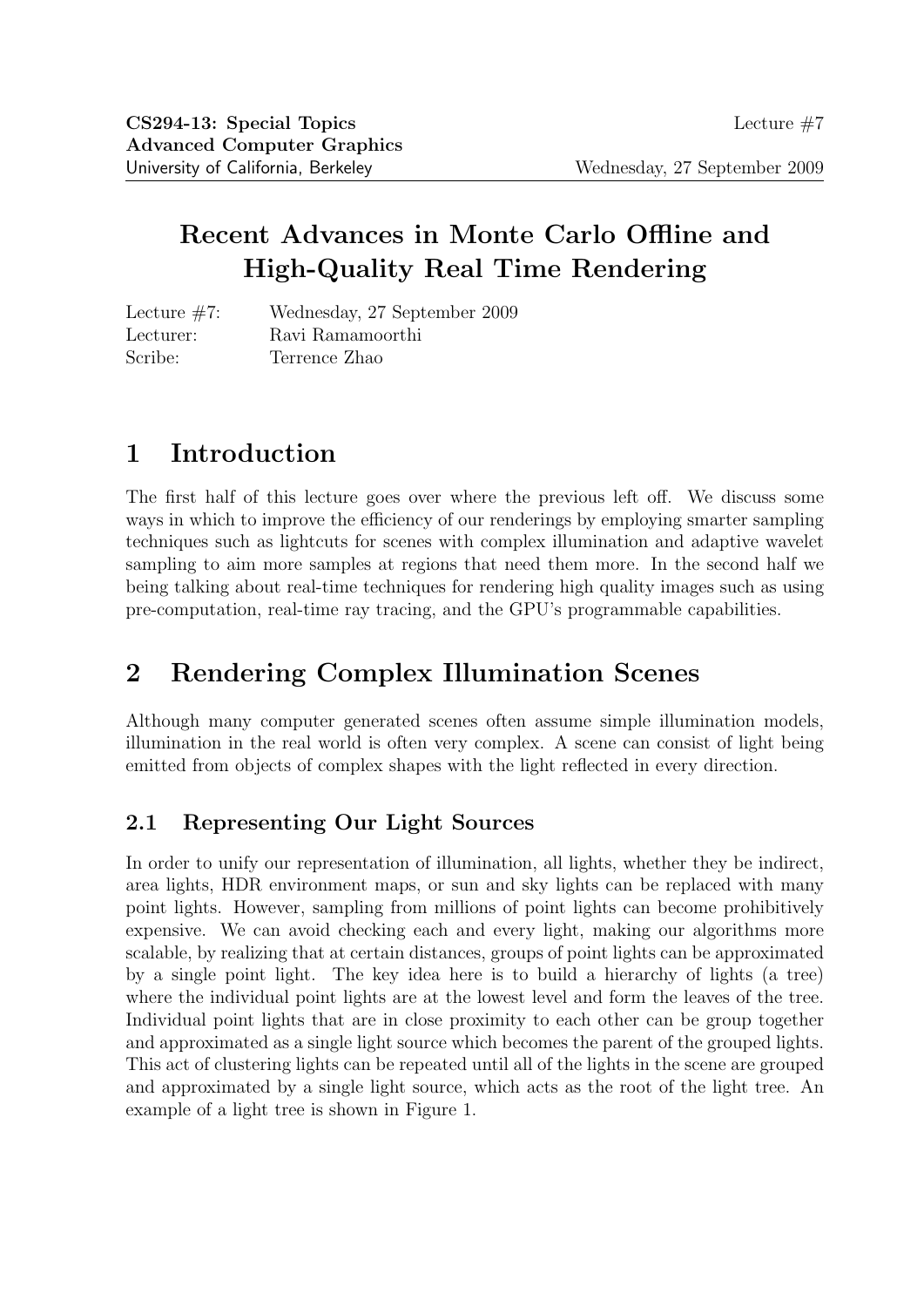

Figure 1: showing an example of a light tree. The individual lights make up the leaf nodes of the tree while their clusters are the parent nodes.

#### **2.2 Light Cut**

With this hierarchy of light representations, we can at any time choose to look at a group of lights as a single light source or look at them as individual lights. We can control the granularity of our light representations by choosing a depth in the light tree. For some lights, depending on how far the surface we are rendering is from them, we may like to choose lights higher up in the hierarchy in order to obtain a summary of the cluster of lights while for other lights we may choose the nodes deeper in the tree in order to acknowledge the individual point lights. Our selection of the nodes in the tree form a Lightcut. Examples of lightcuts are shown in Figure 2.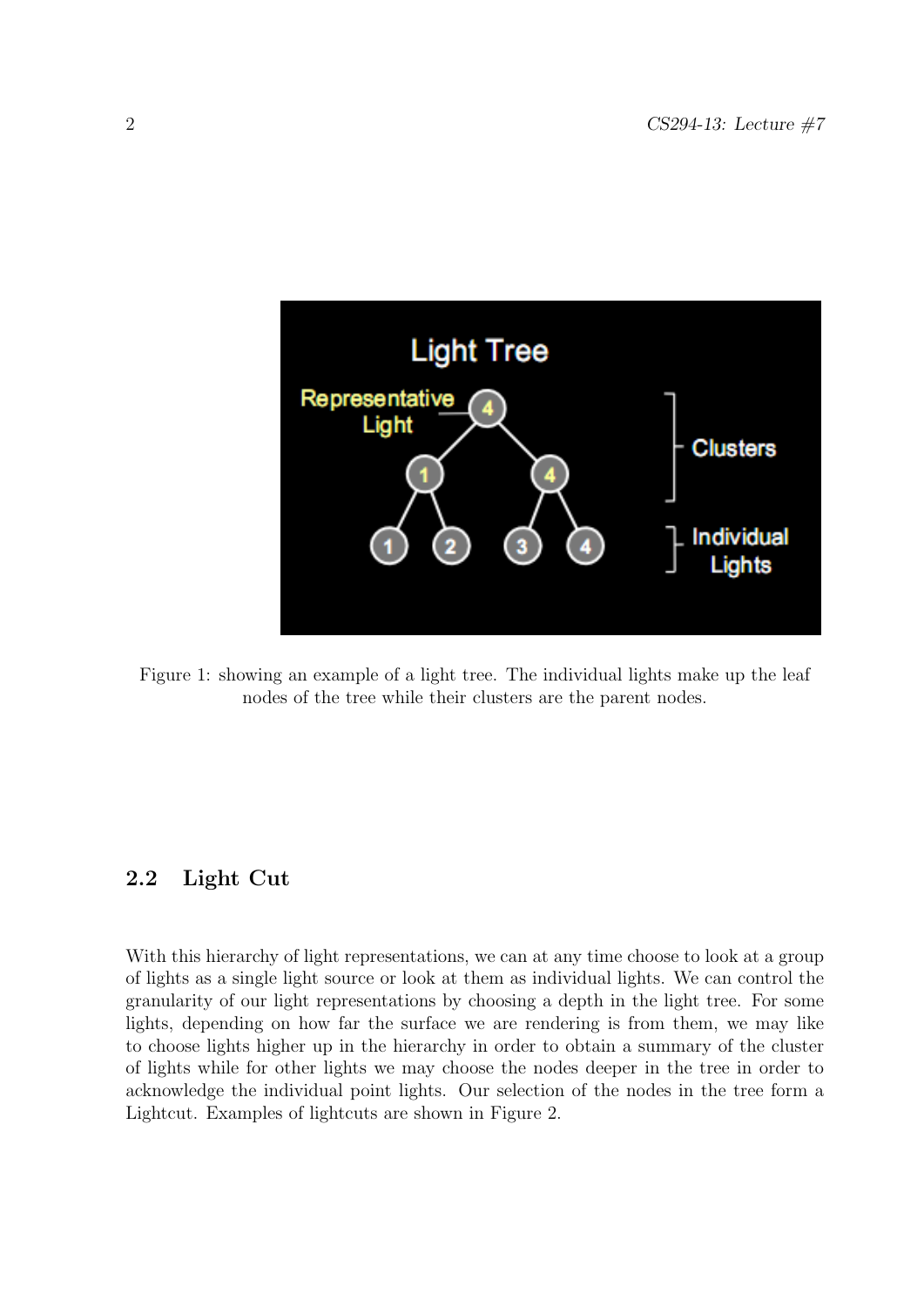

Figure 2: Examples of lightcuts. In the leftmost light cut, the individual light points #1 and #2 are left as individual point lights but #3 and #4 are clustered and represented by just  $#4$ . In the center lightcut, the  $#3$  and  $#4$  are left as individual point lights but  $\#1$  and  $\#2$  are represented by just  $\#1$ . Finally, the lightcut at the right chooses to represent the four lights as two clusters with just  $\#1$  and  $\#4$ .

## **3 Adaptive Wavelet Rendering**

Regions with lower frequencies tend to be less exciting so less samples are needed to depict the area accurately. High frequency regions, however, have great variations in color and energy so more samples are needed to capture all the details. However, when implementing multi-dimensional effects such as motion blur, anti-aliasing, or depth of field, most adaptive algorithms look at either the rate of variation in an image or the rate of variation in other dimensions but not both. One insight that adaptive wavelet rendering presents is that areas with low frequency in the image but high frequency in other dimensions should require similar number of samples as areas with high-frequency in the image but low-frequency in other dimensions so it is important to take both into account. Adaptive wavelet rendering employs wavelet transformations in order to estimate the image in the wavelet domain in order to obtain a multi-scale view of the image. One wavelet transformation is the Haar Wavelet Decomposition.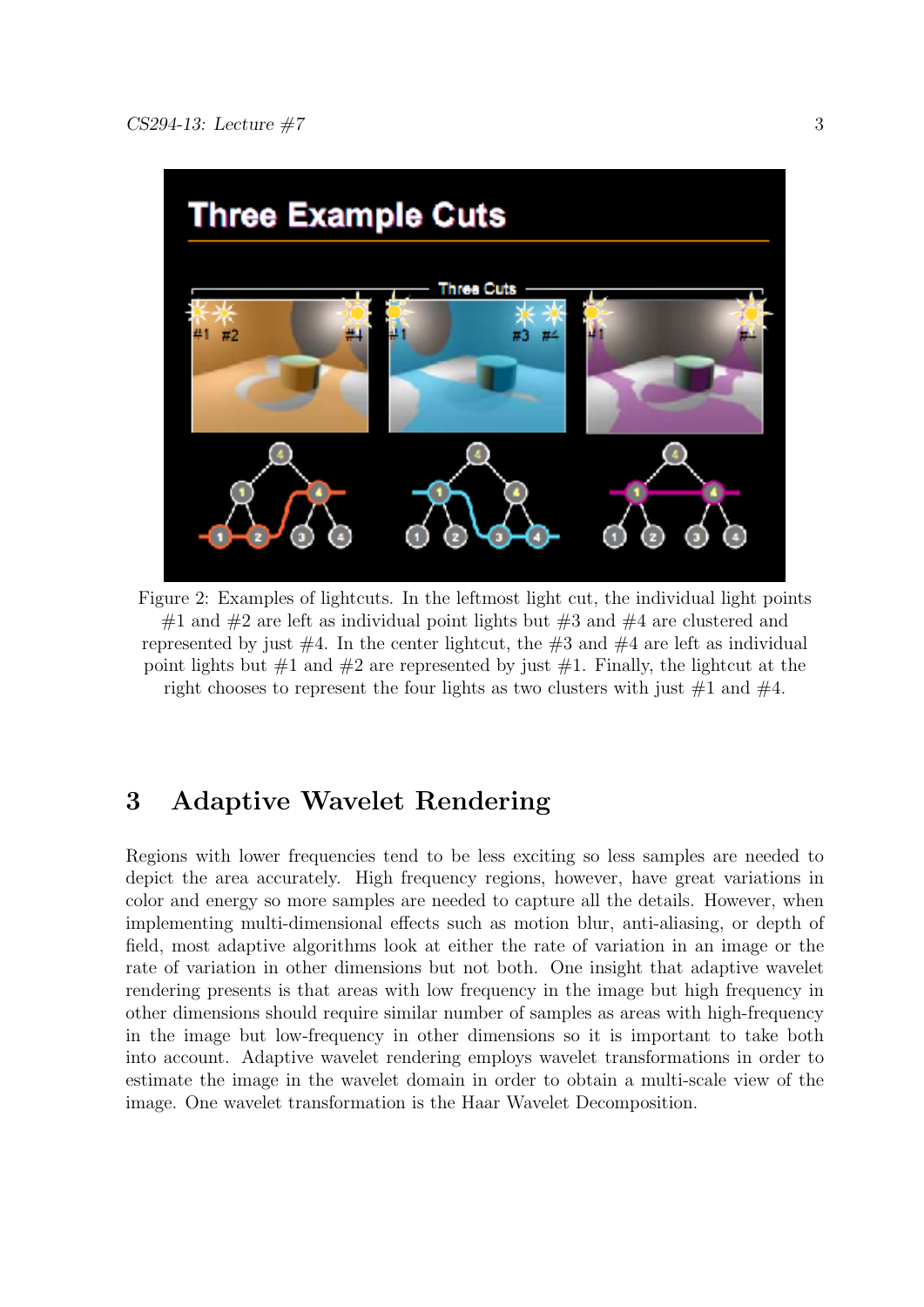#### **3.1 Haar Wavelet Decomposition**

Suppose we have an array of pixel values as our image. We can use a wavelet transformation to bring these values into a frequency and spacial domain, similar to how the Fourier Transform that you may be familiar with takes signals into a frequency domain representation. The wavelet transform is done as follows:

Take the first two pairs of values in the array and compute the sum and difference, then divide both values by two. The first value (sum divided by two) in our new pair of values is the average of our original pair while the second value (difference divided by two) keeps track of the information we need to know how our average was created.

Repeat this for every subsequent pairs until we have all the sum and difference values. Now let's ignore the difference values for now and focus only on the sum values. We can repeat the above procedure on all of these sum values, averaging and differencing them. This creates a hierarchy until there is only one average and sum value. With each level of averaging that we do, the values become more and more similar and the frequency of our values decrease. Also, by keeping the difference values, we can recover our old values if we wish. By inspecting this representation of our pixel values, we can adaptively send more rays to regions we deem to have higher frequency in both the image and other dimensions.



Figure 3: The Haar wavelet transform. The average values are in marked in blue while the difference values are marked in red.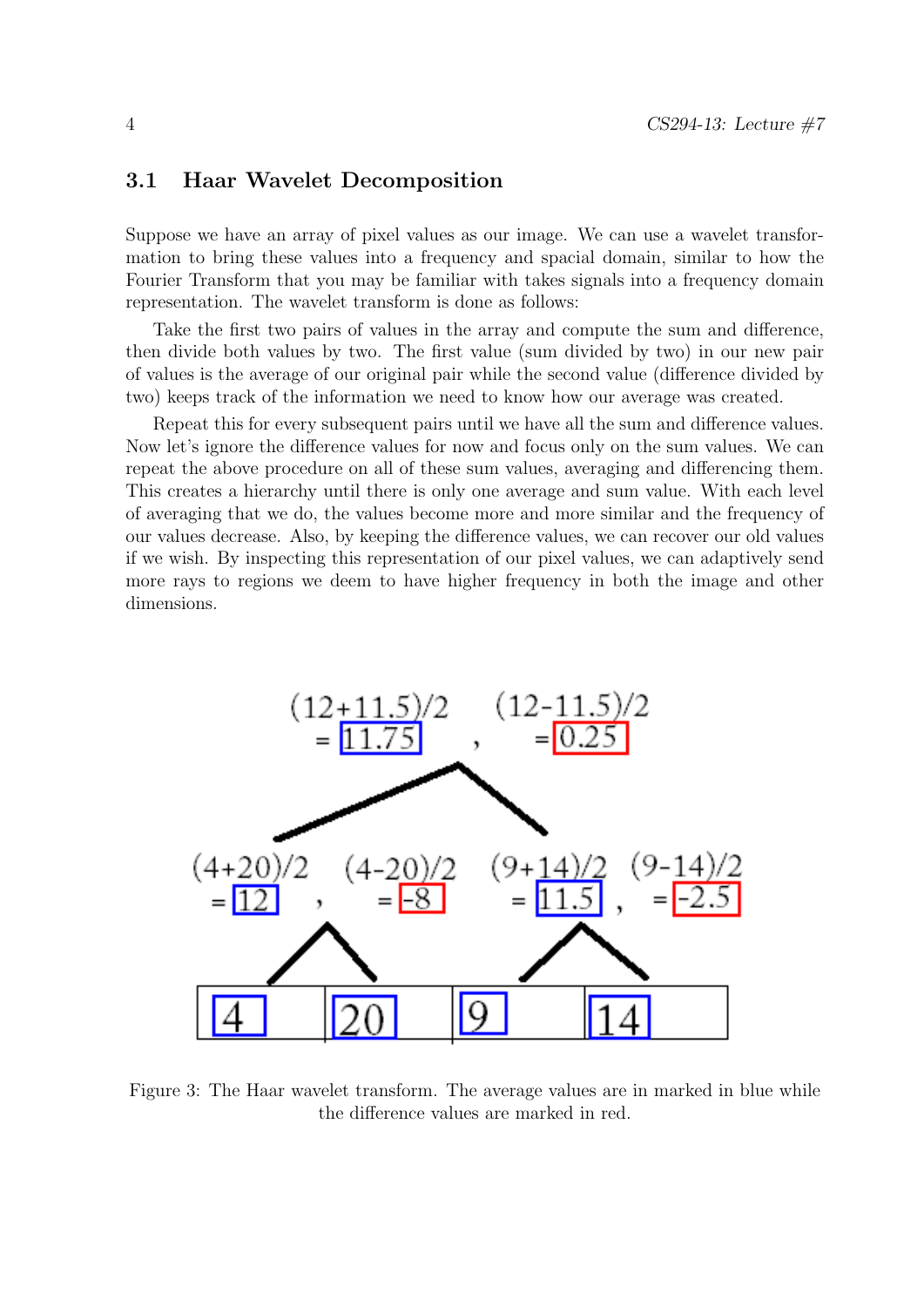## **4 High Quality Real-Time Rendering**

Today, we have rendering techniques that can produce very photo-realistic and complex effects such as depth of field, area lighting, and global illumination. The effects of these advanced techniques can be seen in the film industry in the form of special effects and computer animation. Although the quality of these generated images can be so high that sometimes it is difficult to discern what is real and what is rendered, the algorithms that produce such images are extremely slow and can take hours or days to execute. If one wanted to render images in real-time, he or she would have to settle for images of much lower quality. With the vast increase in CPU and GPU power in the past few years, such interactive rendering has improved but the focus has primarily been on rendering increasingly complex geometry.

### **4.1 New Trend**

Today the focus has shifted towards the quality of photo-realistic rendering and away from the quantity of polygons and textures. Three ways of rendering high quality images in real-time are techniques involving pre-computation, real-time ray tracing, and using the programmability of the GPU. In this lecture we mainly talk about GPU programming.

#### **4.1.1 Pre-computation Methods**

In pre-computation techniques, one tries to hold certain variables constant and then precompute values to be displayed later. In the example with the purple teapot in Figure 4, the camera and position of the geometry are kept static while the position of the light source is moved around. The effects of the light's position are pre-computed. Such techniques for real-time rendering involve sophisticated representations and algorithms.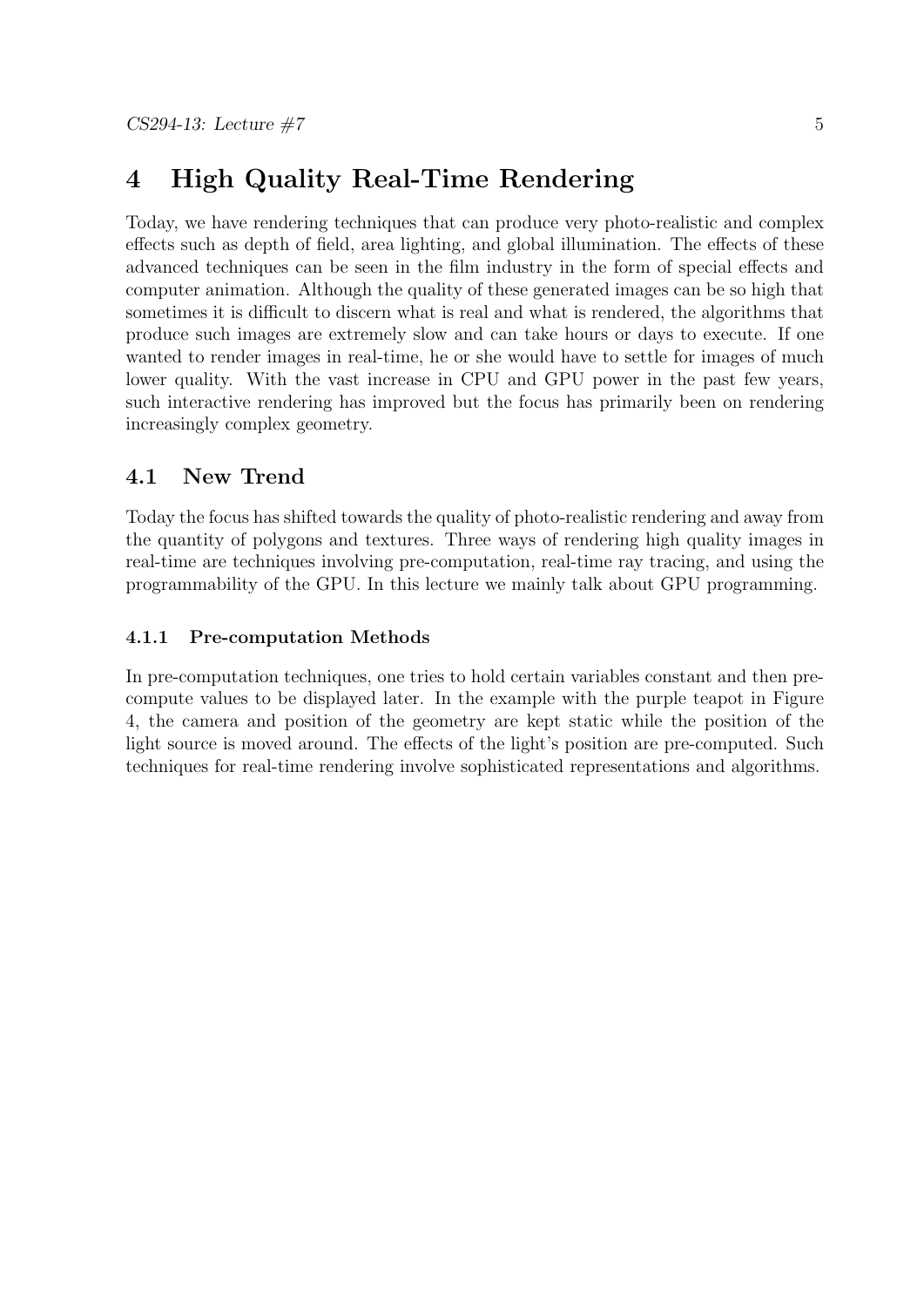

Figure 4: The effects of the light's position on the teapot are pre-computed.

### **4.1.2 Interactive Ray Tracing**

Through vast improvements in CPU power, parallel programming, and leverage of caches, ray tracing can now be done in real-time. Ray tracing has many advances in that it is relatively easy to render complex scenes through the use of acceleration structures to speed up intersection tests. Complex materials, shadows, and other effects come for free while other effects such as global illumination are easy to add. However, global illumination and complex lighting are very expensive.

### **4.1.3 Programming the GPU**

The current hardware pipeline can be broken down into two smaller pipelines: the geometry or vertex pipeline and the pixel or fragment pipeline. The vertex pipeline processes the vertices of the geometry while the fragment pipeline acts as the inner-loop to process the pixels inside the geometry. Both of these pipelines are programmable so one can write his or her own custom shaders, texture mappers, or signal processing routines. Shown below are the vertex and fragment portions for a phong shader.